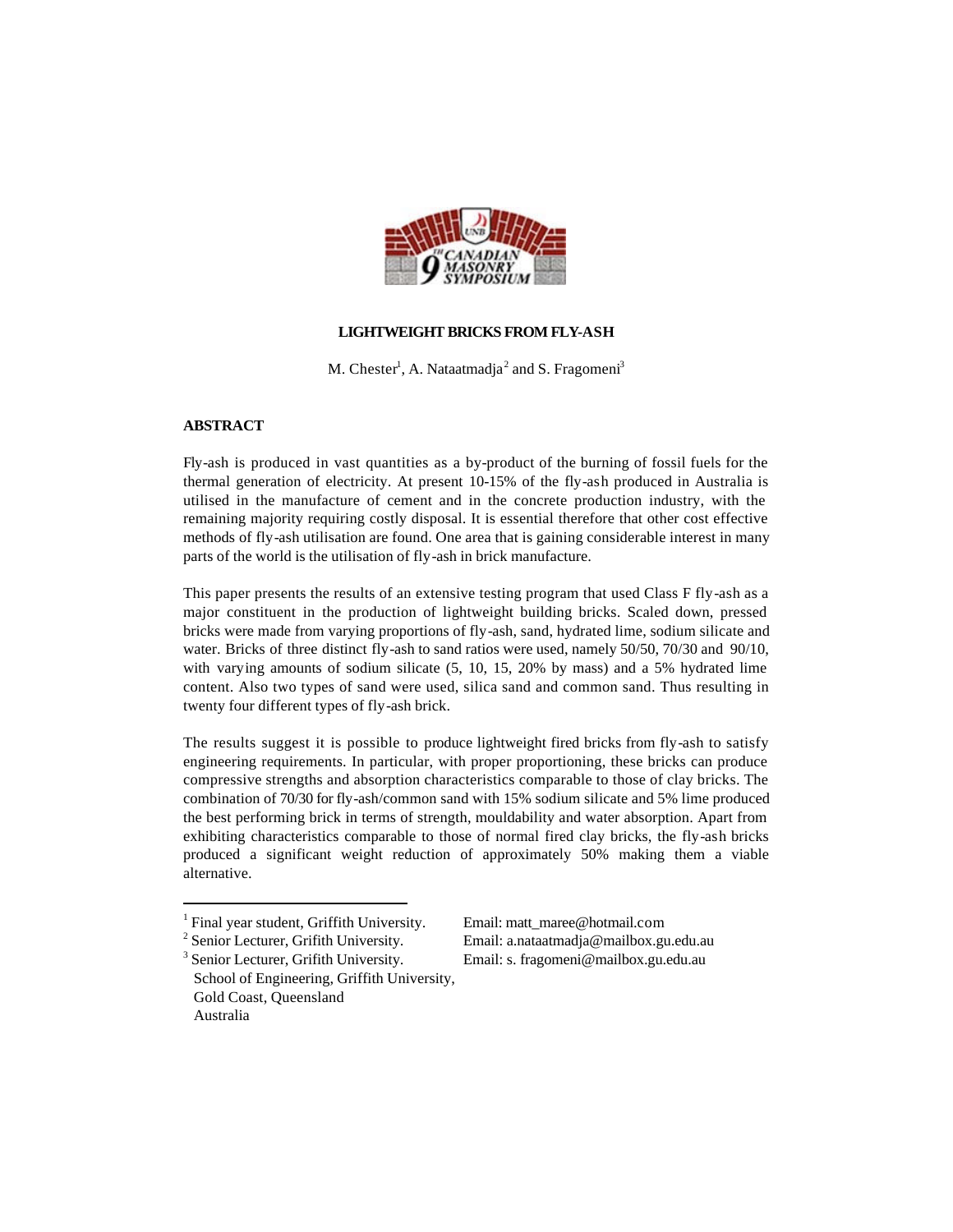#### **INTRODUCTION**

Approximately 80-90% of the ash formed from burnt coal is carried out of the furnace, then extracted from the flue gas and is known as fly-ash. The remaining coarser fraction falls to the bottom of the furnace where it sinters together to become bottom ash. The structure, composition and properties of the ash particles depend upon the structure and composition of the coal and the combustion processes by which the ashes are formed.

In the last 15 years or so the effective utilisation of fly-ash has been a major area of concentration for scientists and engineers. Large quantities of fly-ash produced as a byproduct of coal-based power stations have been viewed as a serious environmental problem. This is due to its constituents being the oxides of silica, alumina, iron, calcium and magnesium along with traces of some toxic elements such as arsenic, selenium and boron. Therefore no simple disposal method has been considered safe from an environment-protection point of view.

Australia alone produces in excess of 8 million tonnes of fly-ash each year. At present 10-15% of the fly-ash produced is utilised in the manufacture of cement and concrete. In Queensland there is annually, some ten million tonnes of bituminous (black) coal burnt, producing about two and a half million tonnes of ash residue. Therefore, an effective utilisation of fly-ash can be regarded as economically fruitful and environmentally beneficial. It is not surprising that with growing environmental awareness, there has been considerable interest in the use of fly-ash in the brick manufacturing industries.

The use of fly-ash in brick manufacturing is not new. Lishmund (1973) suggested that fly-ash can be moisturised, mixed with coarser aggregate and binding agents, pressed and fired in kilns to produce bricks, similar to clay bricks but having certain distinct advantages. The bricks are said to be approximately 30% lighter than normal bricks, can be produced with much greater compressive and tensile strengths, and can be glazed to improve their water absorption characteristics. Sloanaker (1976) studied class F flyashes from West Virginia and Pennsylvania to produce fired bricks for construction. He indicated that fired bricks made from feeds of 72% fly-ash, 25% bottom ash, and 3% sodium silicate met commercial specifications. It is also worth noting that recently India has been leading the way in fly-ash brick manufacturing. Rai (1992) indicated that calcium silicate type bricks using fly-ash, sand and lime mixtures can be moulded at high pressures (>19MPa).

The advantages of fly-ash over brick clays are (Hughes, 1996): (1) the saving in energy required to dehydroxylate fire clay materials, (2) the presence of spherical particles and mullite crystallites that are ideal for "opening" the brick and promoting thorough firing, (3) its mixture of mineral components gives similar ranges of refractoriness to those of clays, (4) obtaining special colours or other properties that are not possible from clays, and (5) the presence of lime (CaO) or portlandite  $(Ca[OH]_2)$  that will capture pyritic sulfur from clays and reduce air pollution. The disadvantages of using fly-ash in bricks include: (1) reduced plasticity to the point that extrusion becomes impossible, (2) excessive amounts of soluble salts such as calcium oxides and sulfates, which causes chalky deposits on fired bricks that are called "scumming", (3) reduced melting points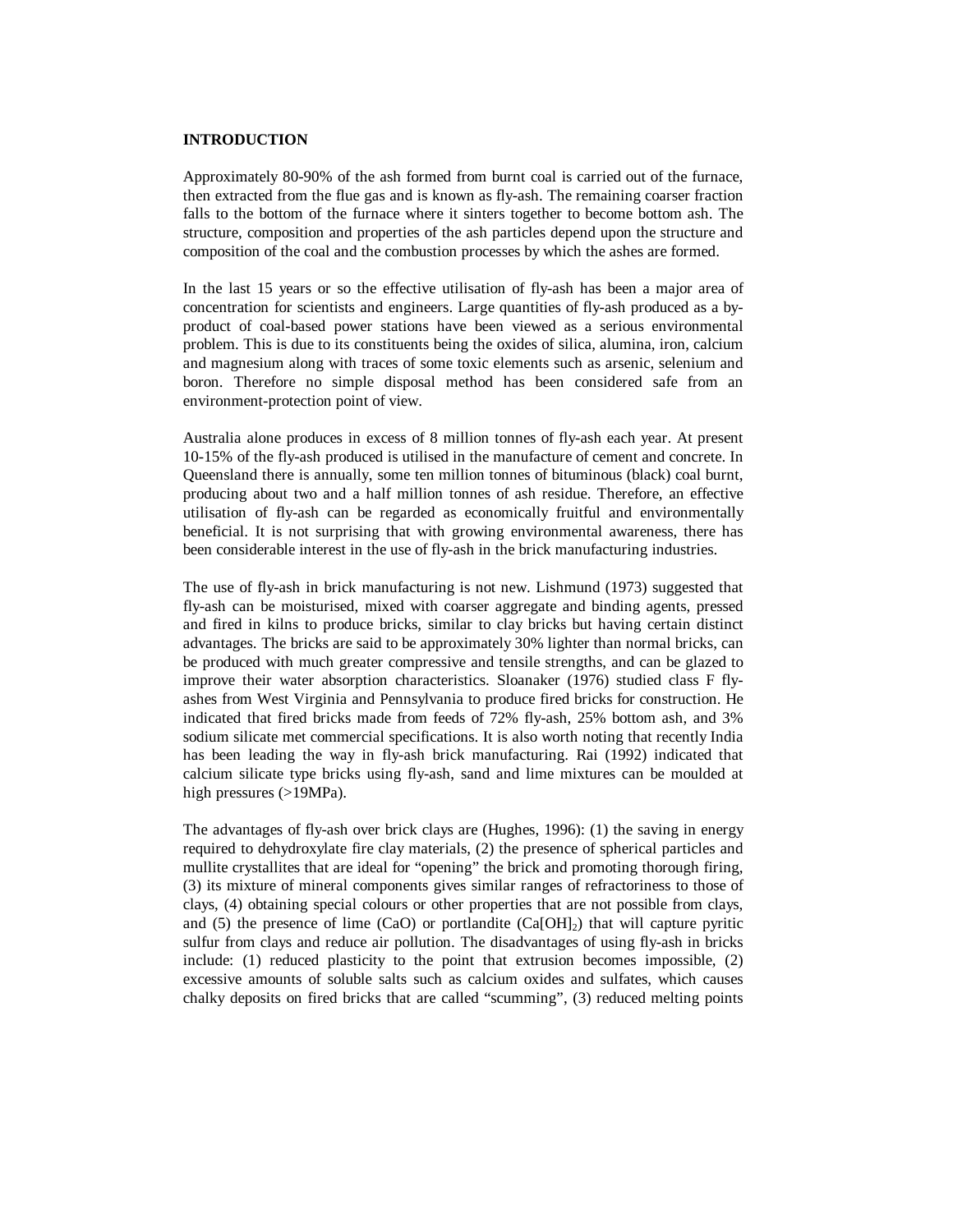below optimum levels, and (4) too much freight to be cost-competitive at the brick plant. This paper describes an experimental investigation into the use of at least 50% by weight of fly-ash in making pressed fired fly-ash bricks. Additives such as sand, lime and sodium silicate of various proportions were used in the mixes. Tests were carried out to determine the strength characteristics and water absorption properties of the bricks.

### **MATERIALS**

## **Fly-ash**

Fly-ashes are heterogeneous fine powders consisting of mostly rounded or spherical particles ranging in diameter from  $< 1 \mu m$  to 150  $\mu m$ . The Australian Standards require a "fine-grained" fly-ash to have  $\geq 75\%$  passing a 45  $\mu$ m sieve and a maximum Loss on Ignition  $(LOI)^4$  of 4.0%. A "coarse-grained" fly-ash on the other hand, allows  $\geq 40-70\%$ passing a 45 µm sieve and a maximum LOI of 12.0%.

Fly-ashes are pozzolanic materials, i.e. they react with water with the addition of lime (CaO) to form cement materials. Some fly-ashes have a sufficient amount of "free lime" such that they have self-cementing characteristics. However, Queensland fly-ash contains low  $(< 4\%)$  CaO contents (i.e. class F fly-ash) and hence it does not show appreciable self-cementation behaviour. As stated earlier, the lower lime content of class F fly-ash may be an advantage for producing fired-bricks (less "scumming").

A dry processed "fine-grained" ash from Queensland, namely the Tarong fly-ash, was chosen as the main constituent in this investigation. The ash can be classed as a low iron mix with more than 75% of constituents as oxides of Silica and Alumina (see Table 1).

Table 1. Main Constituents and Properties of Tarong Fly-ash

|                                                  |  |  |  | $\vert 0.1\% \vert 70\% \vert 25\% \vert 1\% \vert 0.1\% \vert 0.01\% \vert 0.1\% \vert 0.5\% \vert 1.6\% \vert 0.03\%$ |  |  |  |  |
|--------------------------------------------------|--|--|--|-------------------------------------------------------------------------------------------------------------------------|--|--|--|--|
| Note: $pH = 4$ Particle Density = 2.14 LOI = 1.5 |  |  |  |                                                                                                                         |  |  |  |  |

#### **Sand**

-

Two types of sand were used in this study, namely:

- Silica sand: this sand is normally used for the manufacture of domestic glass and has a silica content of about 98%.
- River sand: common sand normally used in concrete manufacture.

<sup>&</sup>lt;sup>4</sup> Loss on Ignition (LOI) represents the mass loss of the fly-ash when burned at 750 °C  $\pm$ 50°C and is related to the presence of "free carbon", combined water and carbonates. Of these, "free carbon" is the major component and LOI values are generally taken as the amount of "residual carbon".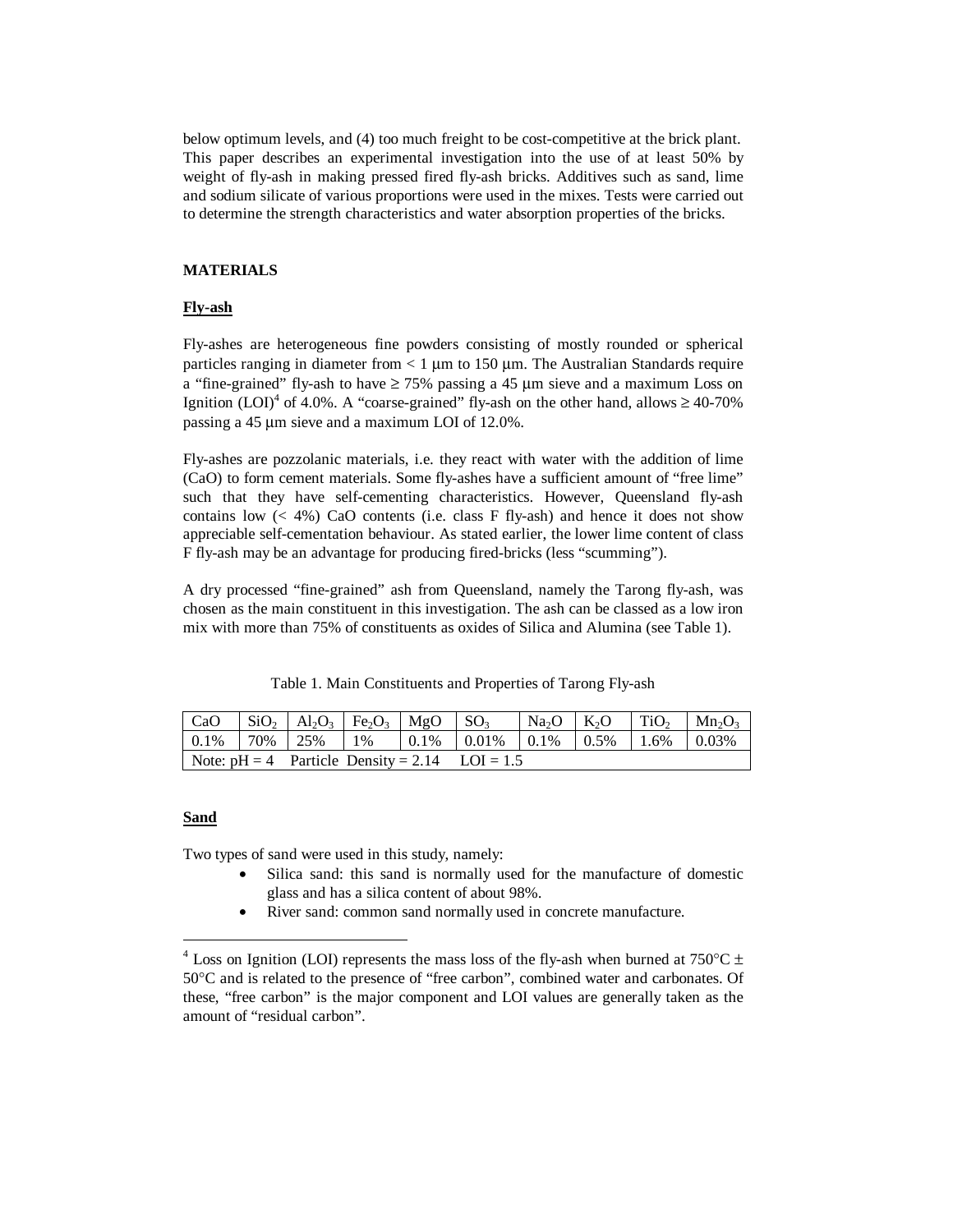## **Water-glass**

Water-glass is a solution of Sodium Silicate (SS) in water. It is useful as a cheap binder for foundry castings, glazes for ceramics and as a low cost sealer for brickwork. Liquid Sodium Silicate (LSS) Grade 42 (SiO<sub>2</sub>: Na<sub>2</sub>O = 3.22, total solids = 39.3%, pH = 11.2) was used in this investigation. This material is generally considered to be non-hazardous although skin contact should be minimised to avoid irritation.

By adding water-glass, silicon-oxygen anions found in fly-ash go into solution and form polymers which begin to coagulate in the liquid during curing (Freidin and Erell, 1995). The alkali of the sodium silicate then reacts with silica present in fly-ash in the glass phase, strengthening this process of polymerization and coagulation, ending with the generation of a water-stable silica gel. Dehydration of the silica gel and consolidation of the structure subsequently produces an increase in the strength of the bonds, resulting in the creation of a hard, solid material.

# **Lime**

Commercial building lime (hydrated lime) was used to trigger the pozzolanic reaction of the class F fly-ash (and hence improve the strength and durability of the bricks. Care was taken to avoid "scumming" and after trial and error testing, each fly-ash brick was prepared with a constant amount of lime (5% of total mass). This additional lime did not seem to cause any "scumming" after firing.

## **SPECIMEN PREPARATION**

There were four major steps involved in producing the test specimens. These included, proportioning of constituents, mixing, moulding/pressing of green bricks and finally firing.

## **Composition**

Three different fly-ash to sand ratios (by mass) were used, namely, 50/50, 70/30 and 90/10. Sodium silicate (5, 10, 15 and 20%) and hydrated lime (5%) contents were added to the mix with proportions calculated by multiplying the percentages in parenthesis by the total mass of primary raw materials.

# **Mixing**

The mixing of raw materials was performed in two stages. First, the dry materials (ash, sand, lime) were mixed thoroughly using a 15 lt mechanical mixer. This created dust and was thus performed in a sample preparation room equipped with a dust filtration system. The second stage involved the addition of LSS and water (as required). This was done gradually until the mixture was of a uniform and mouldable consistency.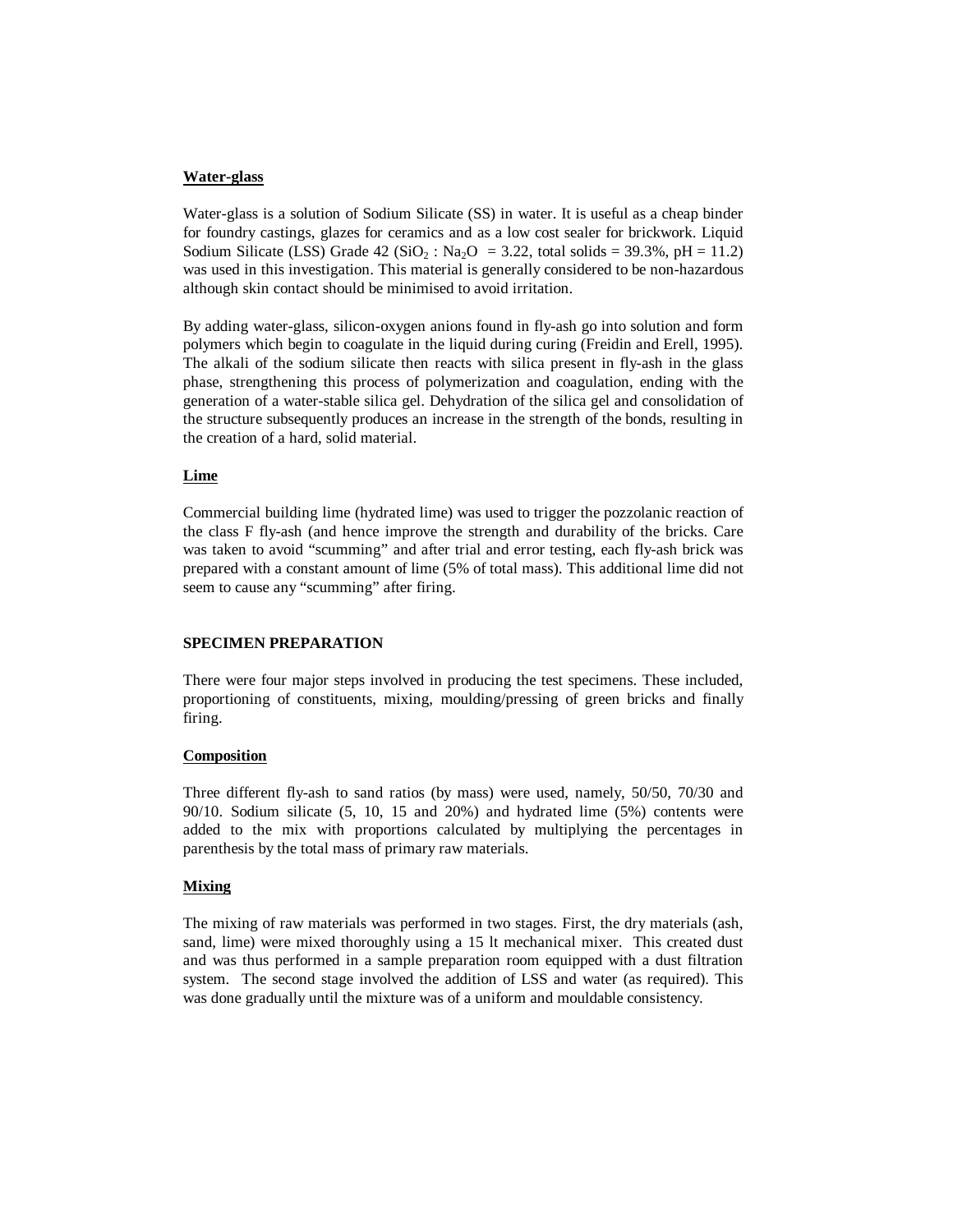#### **Moulding**

A special steel mould with moveable top and bottom platens was used to produce the green bricks. With the bottom platen supported by four springs, the mould assembly was placed on a hydraulic press machine. It was found by trial and error that 150 grams of mix, moulded using pressure of around 10 MPa would produce a test brick of approximately 78 mm  $x$  38 mm  $x$  27 $\pm$ 2mm; the ratio of these dimensions are similar to those of a common house building brick (225mm x 105mm x 75mm).

## **Curing**

Initial curing of the bricks was achieved prior to firing by placing them within air-tight snap-lock plastic bags (for approximately one hour). This was done to prevent carbonation and reduce the rate of oxidation ensuring all materials remain moist for sufficient time to ensure the onset of pozzolanic activity and hydration. The samples were then removed from their bags and placed in a high temperature electric oven equipped with a programmable temperature controller.

## **Firing**

The starting temperature of the oven was set at  $25^{\circ}$ C. This was increased to  $50^{\circ}$ C over 30 minutes and held at that temperature for one hour, before raising the temperature again, to 105°C over 30 minutes and holding it at that temperature for one hour. Note that the gradual increase to 105°C was to minimise shrinkage/cracking. Subsequently, temperature was increased to 555°C over 40 minutes and remained at 555°C for 100 minutes. During this phase organic matter would burn off along with the removal of carbon. The moisture within the sodium silicate would be completely evaporated off; leaving pure sodium silicate initially crystalline but then becoming non-crystalline upon decomposition of the microstructure into residue form. Following this step, the temperature of the oven was risen to 1150°C for the actual firing over 60 minutes and remained at that temperature for 180 minutes. Thereafter, the oven temperature was dropped back to 35°C over 100 minutes and the bricks were then cooled to ambient temperature with the oven door ajar. The sample bricks were subsequently removed, weighed, measured and visually inspected.

# **TESTING AND RESULTS**

#### **Moisture Content**

The moisture content of each test-brick was determined in accordance with AS/NZS4456.8-1997. Test results generally indicated that to achieve optimum performance, the moisture contents of the optimum mixtures of both fly-ash/silica sand and fly-ash/common sand mixes had to be within the range of 25±2%.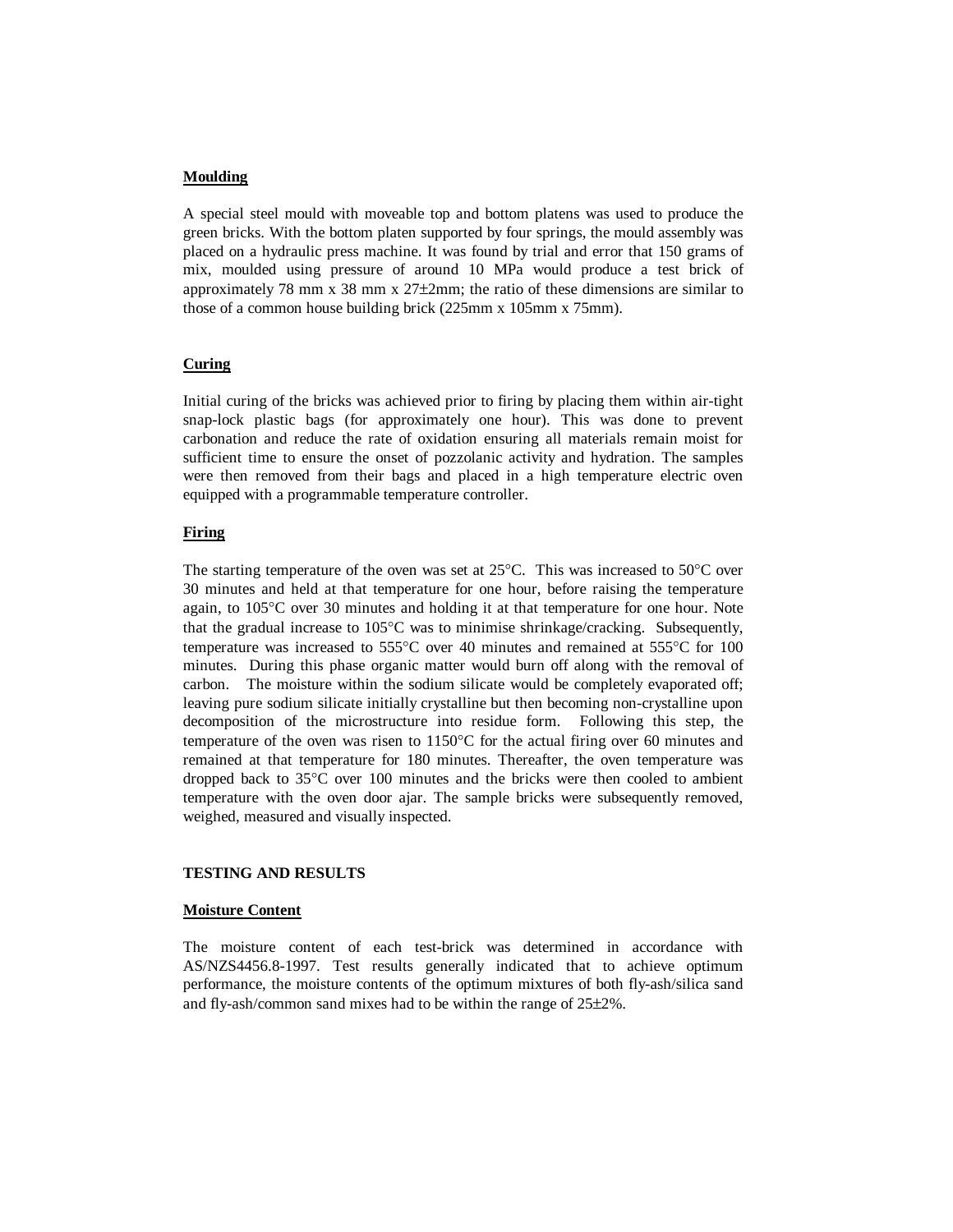It was observed that bricks with high moisture content values usually developed hairline surface cracks after firing. Excessive moisture contents were associated with gross shrinkage, leading to the development of severe cracks and loss of strength, and hence should be limited to 30%. To ensure the onset of pozzolanic activity moisture contents should range between 20% and 25%, which would provide adequate mouldability.

#### **Dry Density**

The dry density (AS/NZS4456.8-1997) of the brick products is proportional to the densities of the brick constituents and primarily the moulding pressure used to form the bricks. The moulding pressure used was 10 MPa, a value commonly used in clay brick production. This produced brick specimens having dry densities ranging from approximately 1.15 t/m<sup>3</sup> to 1.65 t/m<sup>3</sup>. For optimum performance, however, bricks made from fly-ash/silica sand and fly-ash/common sand would need dry densities of approximately 1.40 t/m<sup>3</sup> and 1.60 t/m<sup>3</sup>, respectively. Compared to dry densities of 2.25  $t/m<sup>3</sup>$  to 2.8 t/m<sup>3</sup> for clay bricks, the proposed fly-ash brick was remarkably lighter.

#### **Compressive Strength**

Compressive strength is the only mechanical property used in normal brick specification; it is the failure stress measured normal to the bed face (as the majority of brickwork only experiences vertical compressive loads due to the self-weight of the brickwork and bearing loads). Three samples were tested for each batch of bricks in accordance with AS/NZS4456.4-1997.

For each tested specimen, the failure load was noted and recorded to estimate the unconfined compressive strength; given by Equation 1 below.

$$
\sigma_c = K_a(1000P/A)
$$
 (1)

where  $\sigma_c =$  unconfined compressive strength (MPa),<br>  $P =$  failure load (kN), failure load  $(kN)$ ,  $A =$  net cross-sectional area (mm<sup>2</sup>), and  $K_a =$  aspect ratio factor (to allow for height-to-thickness ratio), in this case 0.61.

The results, as shown in Table 2, indicate that the compressive strength of the bricks under investigation increased rapidly with the amount of sodium silicate up to approximately 15% by mass. It can also be seen that for bricks containing silica sand, higher proportions of fly-ash to sand tend to exhibit greater strengths.

Additions of sodium silicate in excess of 15% by mass lead to additions of liquid sodium silicate associated with high moisture content values in the green bricks made with 50/50 and 70/30 fly-ash/silica sand. Consequently, these bricks experienced more shrinkage/cracking, which caused a weakening of microstructural bonds and ultimately a decrease in compressive strength. Bricks made with 90/10 fly-ash/silica sand,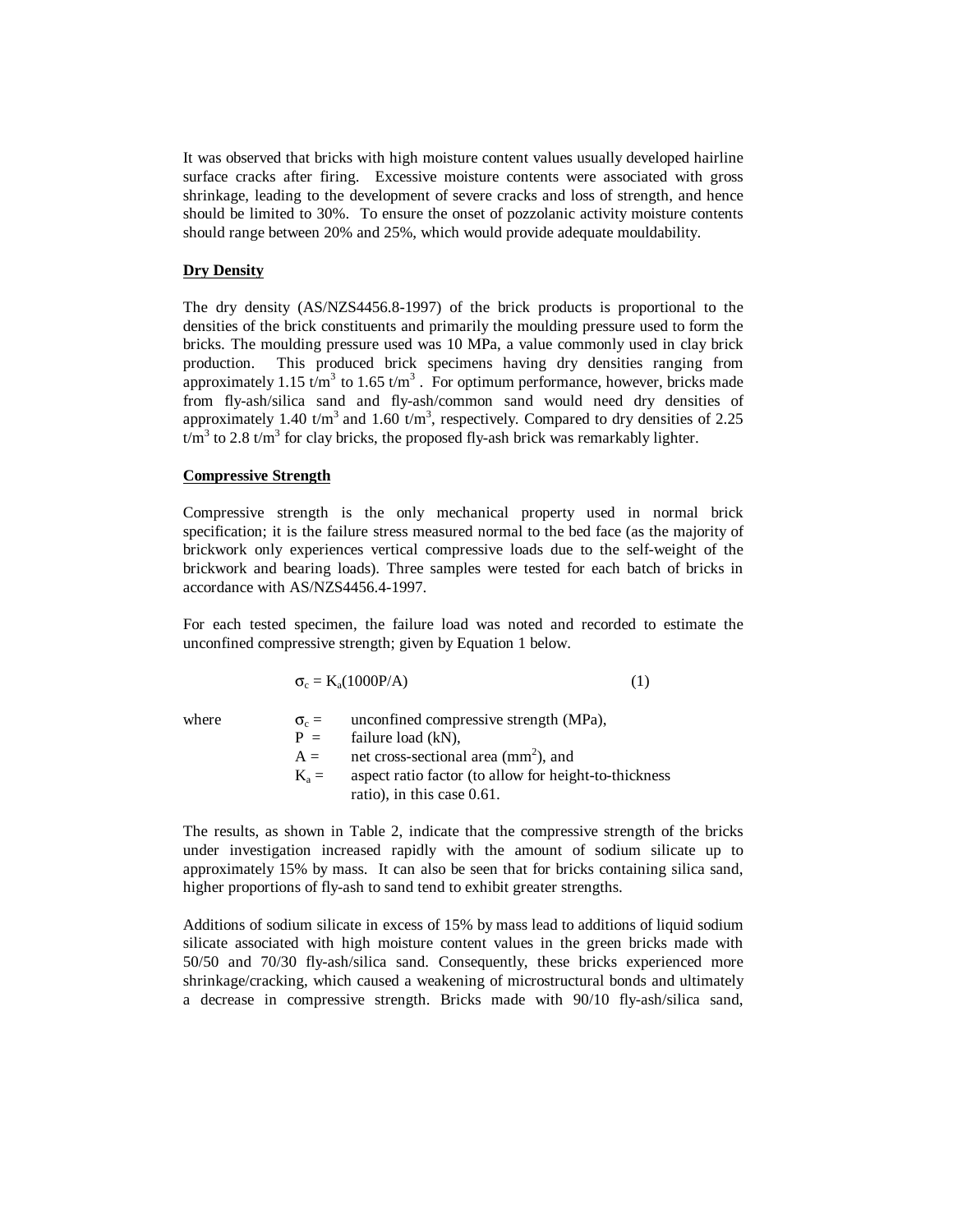however, continued to increase in compressive strength with additions of sodium silicate up to twenty percent. It can be seen from the results that compressive strengths greater than 20 MPa were easily achieved by all mixes containing silica sand and 15% sodium silicate, and strengths >25 MPa could be achieved with the 90/10 fly-ash/silica sand mixture incorporating 20% sodium silicate. It can be concluded that the 70/30 flyash/silica sand mixture containing 15% sodium silicate may be the most promising mixture of raw materials with respect to maximisation of fly-ash content and compressive strength

Table 2. Unconfined Compressive Strength

|                | $\sigma_c(MPa)$                   |                                   |
|----------------|-----------------------------------|-----------------------------------|
| % SS           |                                   |                                   |
|                | <b>WITH</b><br><b>SILICA SAND</b> | <b>WITH</b><br><b>COMMON SAND</b> |
|                |                                   |                                   |
| 50/50 ASH/SAND |                                   |                                   |
| 5%             | 8.80                              | 11.05                             |
|                | 8.33                              | 9.44                              |
|                | 8.58                              | 7.63                              |
| 10%            | 7.96                              | 18.03                             |
|                | 7.67                              | 17.61                             |
|                | 7.03                              | 10.58                             |
| 15%            | 21.77                             | 26.46                             |
|                | 25.21                             | 29.84                             |
|                | 23.49                             | 36.17                             |
| 20%            | 12.52                             | N/A                               |
|                | 12.05                             | N/A                               |
|                | 12.29                             | N/A                               |
| 70/30 ASH/SAND |                                   |                                   |
| 5%             | 7.63                              | 8.35                              |
|                | 8.02                              | 7.66                              |
|                | 9.10                              | 8.31                              |
| 10%            | 11.35                             | 11.54                             |
|                | 11.40                             | 11.77                             |
|                | 11.45                             | 11.85                             |
| 15%            | 26.44                             | 27.50                             |
|                | 28.36                             | 24.32                             |
|                | 26.14                             | 25.91                             |
| 20%            | 26.21                             | N/A                               |
|                | 22.41                             | N/A                               |
|                | 24.31                             | N/A                               |
| 90/10 ASH/SAND |                                   |                                   |
| 5%             | 9.47                              | 7.55                              |
|                | 9.29                              | 8.02                              |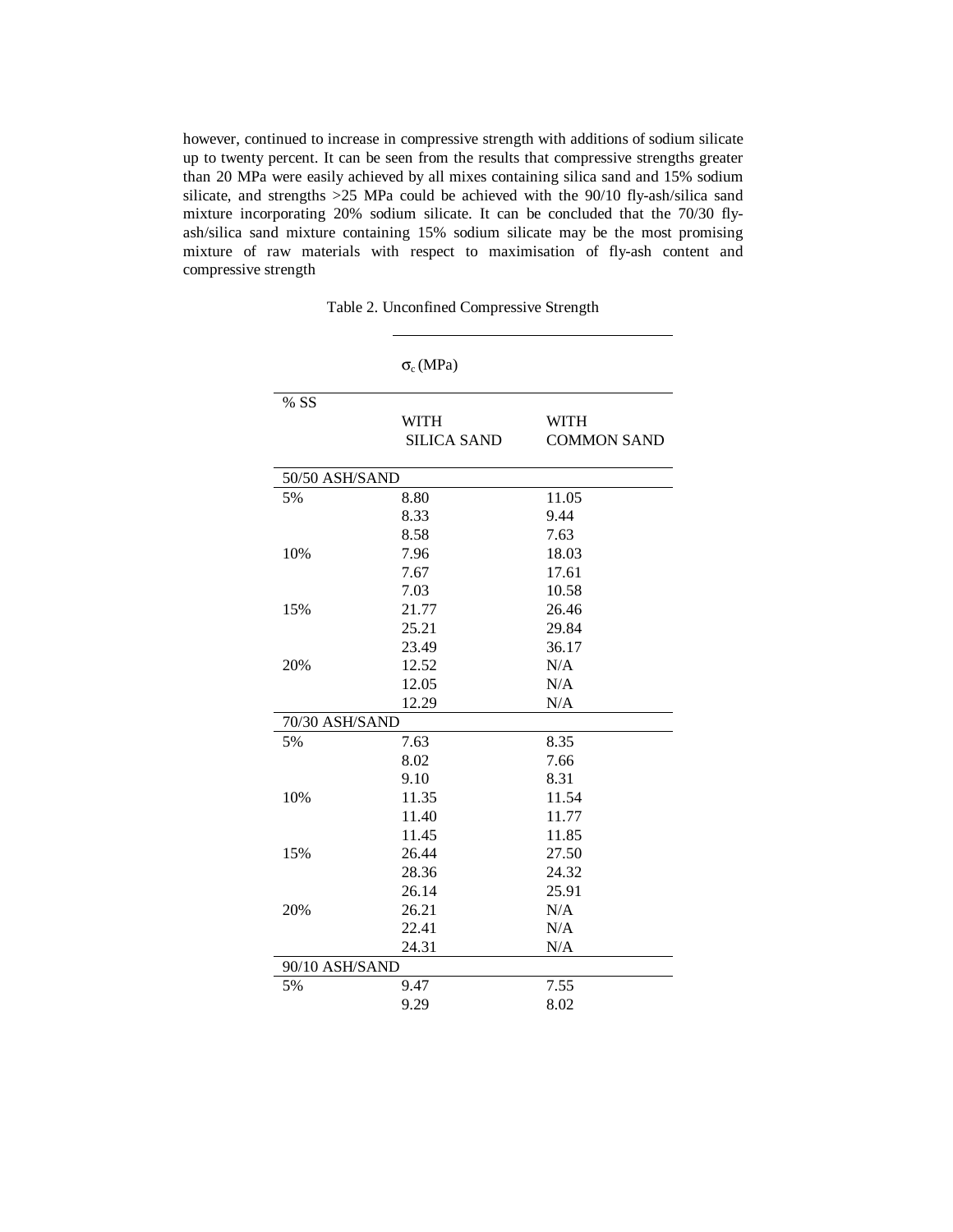|     | 11.27 | 7.12  |  |
|-----|-------|-------|--|
| 10% | 16.61 | 12.55 |  |
|     | 16.71 | 12.84 |  |
|     | 16.66 | 12.76 |  |
| 15% | 27.76 | 31.07 |  |
|     | 24.51 | 20.51 |  |
|     | 20.61 | 20.73 |  |
| 20% | 29.12 | N/A   |  |
|     | 27.77 | N/A   |  |
|     | 26.53 | N/A   |  |

For bricks containing common sand, it was also found that the compressive strength of the bricks increased rapidly with the amount of sodium silicate up to approximately 15% by mass. As with the bricks made using silica sand, the bricks containing common sand also became saturated when amounts of sodium silicate in solution were increased to 20% by mass to an extent that the raw mixture was non-workable; rendering moulding, extraction and handling impossible. Hence, mixtures containing 20% by mass of sodium silicate were discarded as being unviable.

It is interesting to note that the bricks containing common sand with equal fly ash proportion (50/50) performed differently than bricks made with silica sand, the former clearly exhibited the greatest strength (>30MPa) out of the three mixes tried. However, with the objective being to maximise fly-ash utilisation and the fact that the 70/30 mixture of fly-ash/common sand produced the most consistent results averaging around 25MPa with 15% sodium silicate addition, it could again be selected as the most viable mixture alternative with respect to strength consistency and fly-ash utilisation.

## **Tensile Strength**

The tensile strength of bricks may be considered as a less significant parameter. This is because the failure of brickwork due to tension is almost always the result of mortarbond failure and not actual brick segment failures. However, tensile strength becomes important when considering the construction of brickwork containing openings (garages, windows, door-ways, etc), spans, arches, and header and soldier courses. In this investigation, three samples were tested as being representative of each batch of bricks.

The testing method was in accordance with AS/NZS4456.14-1997. The test simply involves applying a line load to a brick, supported by a linear reaction in the plane of linear loading to cause the brick to fail/split.

The failure load is indirectly related to the tensile strength of the brick.

$$
f_s = 2F_s/(3.142bh) \tag{2}
$$

where  $f_s$  = tensile strength (MPa),  $F_s$  = maximum splitting load (N),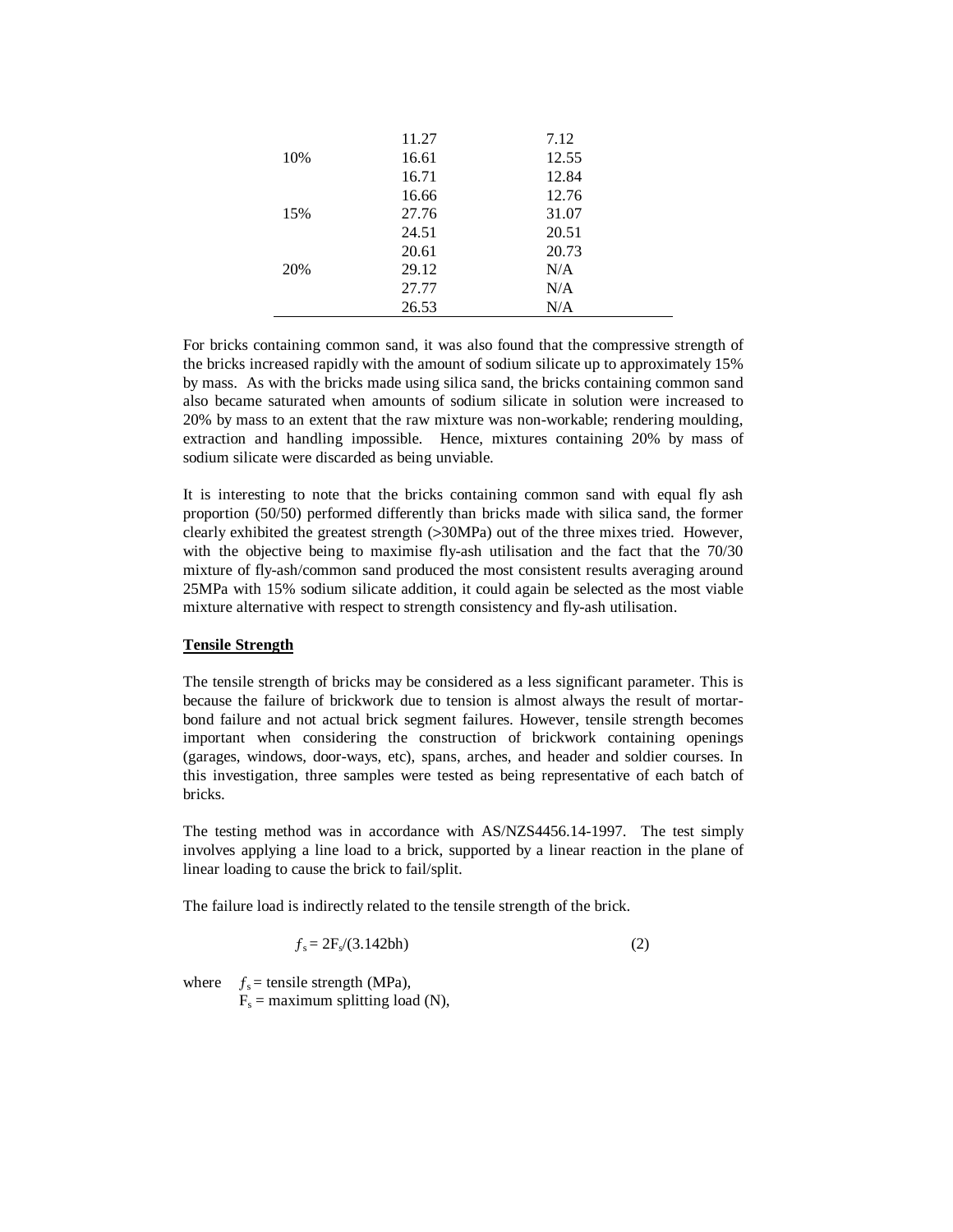$b =$  width of chosen cross-section (mm), and

 $h = height of chosen cross-section (mm).$ 

The results, as shown Tables 3, indicate that the indirect tensile strength of the bricks tends to increase with increased additions of sodium silicate. Increasing the amount of sodium silicate from 5% to 15% by mass brought about an increase in tensile strength from approximately 0.5 MPa to approximately 2.0 MPa.

The mixture of 70/30 fly-ash/sand with 15% sodium silicate displayed consistent results averaging around 2.3 MPa. In general, compared to the tensile strength of common clay bricks, the tensile strength of the fly-ash bricks was smaller (2 to 3 MPa less).

#### **Water Absorption Properties**

The water absorption of a brick is the percentage increase in mass of a dry brick when it has been saturated. It is the second most important criteria considered when using bricks as it is related to the degree to which rain/water could penetrate bricks/brickwork; this is related to the brick's porosity and permeability.

Due to time constraints, one sample was tested for each batch of bricks, The test for water absorption properties was performed in accordance with AS/NZS4456.14-1997. Two types of water absorption tests were performed, i.e. cold water 24-hour immersion test and 5-hour boiling water test. The results are shown in Table 4.

It can be seen from Table 4 that the experimental bricks exhibited distinct water absorption characteristics with respect to their constituent proportions of fly-ash, sand and sodium silicate content.

The water absorption of all brick mixes decreased with increasing sodium silicate content. This was expected as increasing the sodium silicate content, produces a more consolidated the final product becomes and hence the porosity and the potential for capillary action reduces, subsequently decreasing the water absorption capacity of the product.

The percentage water absorption of all bricks increased with increased fly-ash content. The 90/10 fly-ash/sand brick exhibited the greatest water absorption characteristics, whereas the 50/50 fly/sand brick exhibited the lowest and most promising water absorption characteristics, and the 70/30 fly-ash/sand brick exhibited water characteristics between the two mentioned extremes.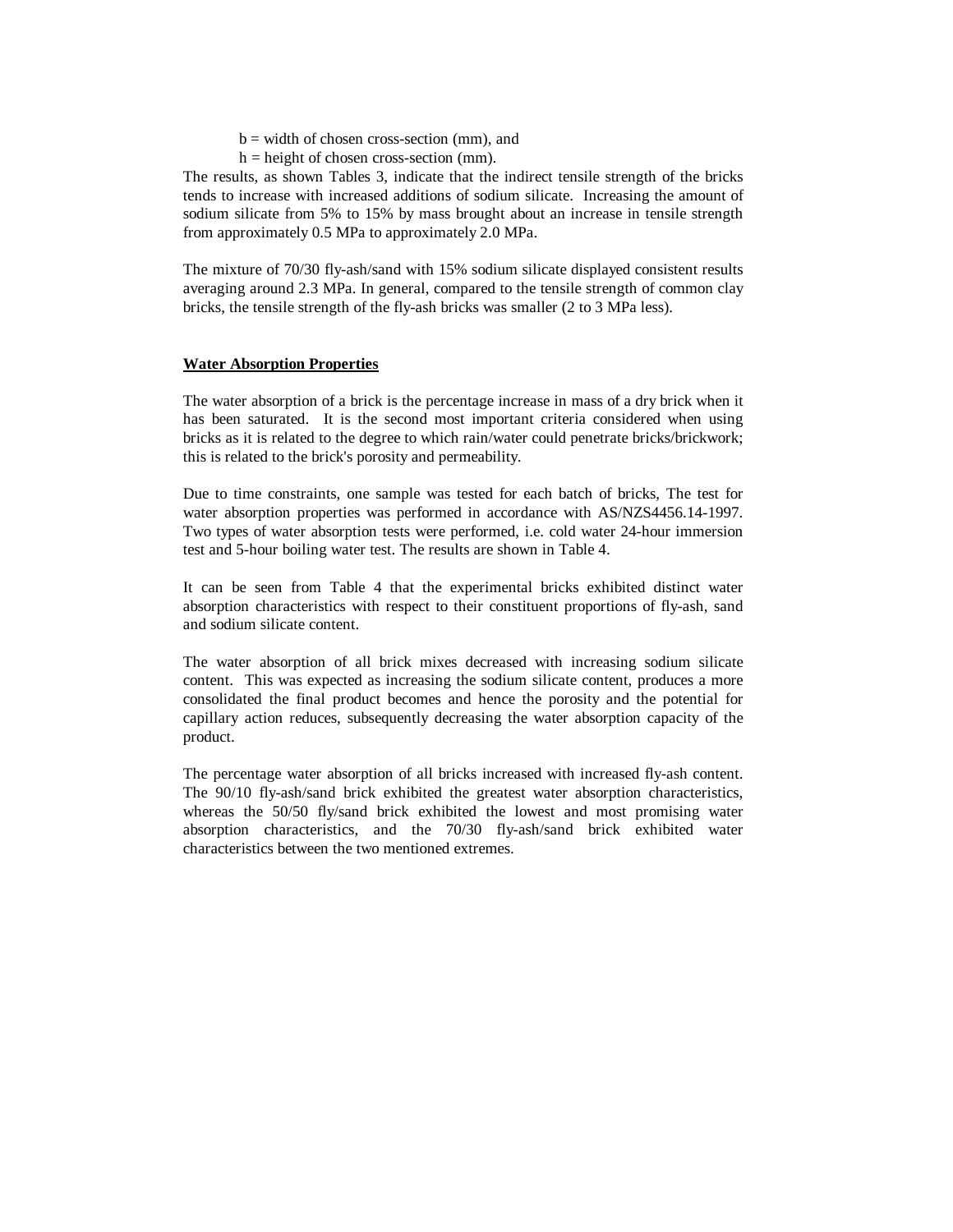|                                        |            | <b>TENSILE</b><br><b>STRENGTH</b><br>$f_S$ (MPa) |                              |
|----------------------------------------|------------|--------------------------------------------------|------------------------------|
| FLYASH/<br><b>SAND</b><br><b>RATIO</b> | $\%$<br>SS | WITH SILICA<br><b>SAND</b>                       | WITH COMMON<br><b>SAND</b>   |
| 50/50                                  | 5          | 0.72                                             | 0.89                         |
|                                        | 10         | 0.60<br>0.75<br>0.75                             | 1.13<br>1.45<br>2.39<br>1.75 |
|                                        | 15         | 1.66                                             | 1.96<br>3.42                 |
|                                        | 20         | 1.51<br>1.85<br>1.36                             |                              |
| 70/30                                  | 5          | 0.77<br>0.68                                     | 1.63<br>1.28<br>2.00         |
|                                        | 10         | 2.04<br>1.21                                     | 1.11<br>0.86<br>1.47         |
|                                        | 15         | 2.85<br>2.39<br>1.65                             | 1.82<br>2.07                 |
|                                        | 20         | 1.90<br>2.95<br>3.42                             |                              |
| 90/10                                  | 5          | 0.64<br>1.23                                     | 0.99<br>1.35                 |
|                                        | 10         | 2.71                                             | 0.96<br>1.10<br>0.92         |
|                                        | 15         | 1.55<br>1.73                                     | 2.02<br>1.84                 |
|                                        | $20\,$     | 1.76<br>2.69<br>2.23                             |                              |

Table 3. Indirect Tensile Strength Values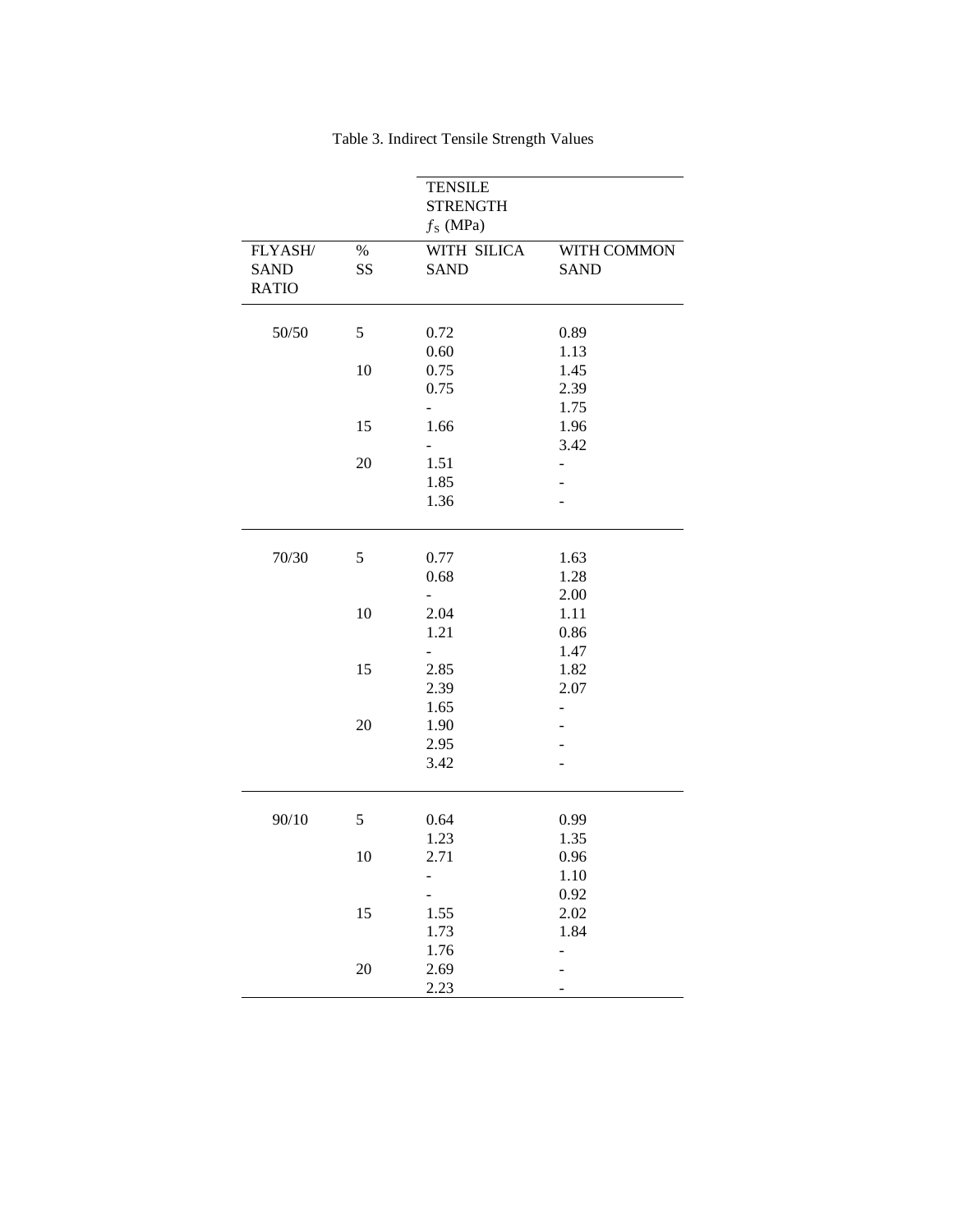|                                 |                                          | <b>COLD WATER</b><br><b>ABSORPTION</b><br>(% ) |                         | <b>BOILING WATER</b><br><b>ABSORPTION</b><br>(% ) |                         |
|---------------------------------|------------------------------------------|------------------------------------------------|-------------------------|---------------------------------------------------|-------------------------|
| <b>ASH/SAND</b><br><b>RATIO</b> | <b>SODIUM</b><br><b>SILICATE</b><br>(% ) | With<br>Silica Sand                            | With<br>Common<br>Sand  | With<br>Silica Sand                               | With<br>Common<br>Sand  |
| 50/50                           | 5<br>10<br>15<br>20                      | 25.00<br>24.07<br>18.97<br>17.69               | 22.73<br>20.91<br>۰     | 20.37<br>21.30<br>15.52<br>15.04                  | 22.73<br>20.91<br>۰     |
| 70/30                           | 5<br>10<br>15<br>20                      | 33.66<br>25.00<br>22.93<br>19.64               | 31.37<br>28.85<br>13.16 | 29.70<br>21.00<br>19.27<br>17.86                  | 31.37<br>27.88<br>14.04 |
| 90/10                           | 5<br>10<br>15<br>20                      | 34.38<br>20.00<br>26.73<br>25.25               | 36.73<br>31.96<br>20.56 | 30.21<br>17.89<br>22.77<br>21.21                  | 35.71<br>30.93<br>20.56 |

Table 4. Water Absorption

In comparing cold and boiling water absorption results, it is evident that little difference exists between these properties. This is due to the fact that the testing method period was lengthy enough for the test bricks to become saturated during both testing procedures.

The results achieved for the bricks made with silica sand are slightly irregular when compared to those of the bricks made with common sand. The tendencies described above still apply but are not as distinct to the eye as those derived for bricks with common sand.

The optimum blends of 70/30 fly-ash/sand showed distinct differences in water absorption properties for the different sand types used. The bricks made with silica sand exhibited unacceptable water absorption as compared with those of the bricks made with common sand. The latter averaged approximately 13% water absorption, when 15% sodium silicate was used, which can still be considered comparable to that of typical clay bricks.